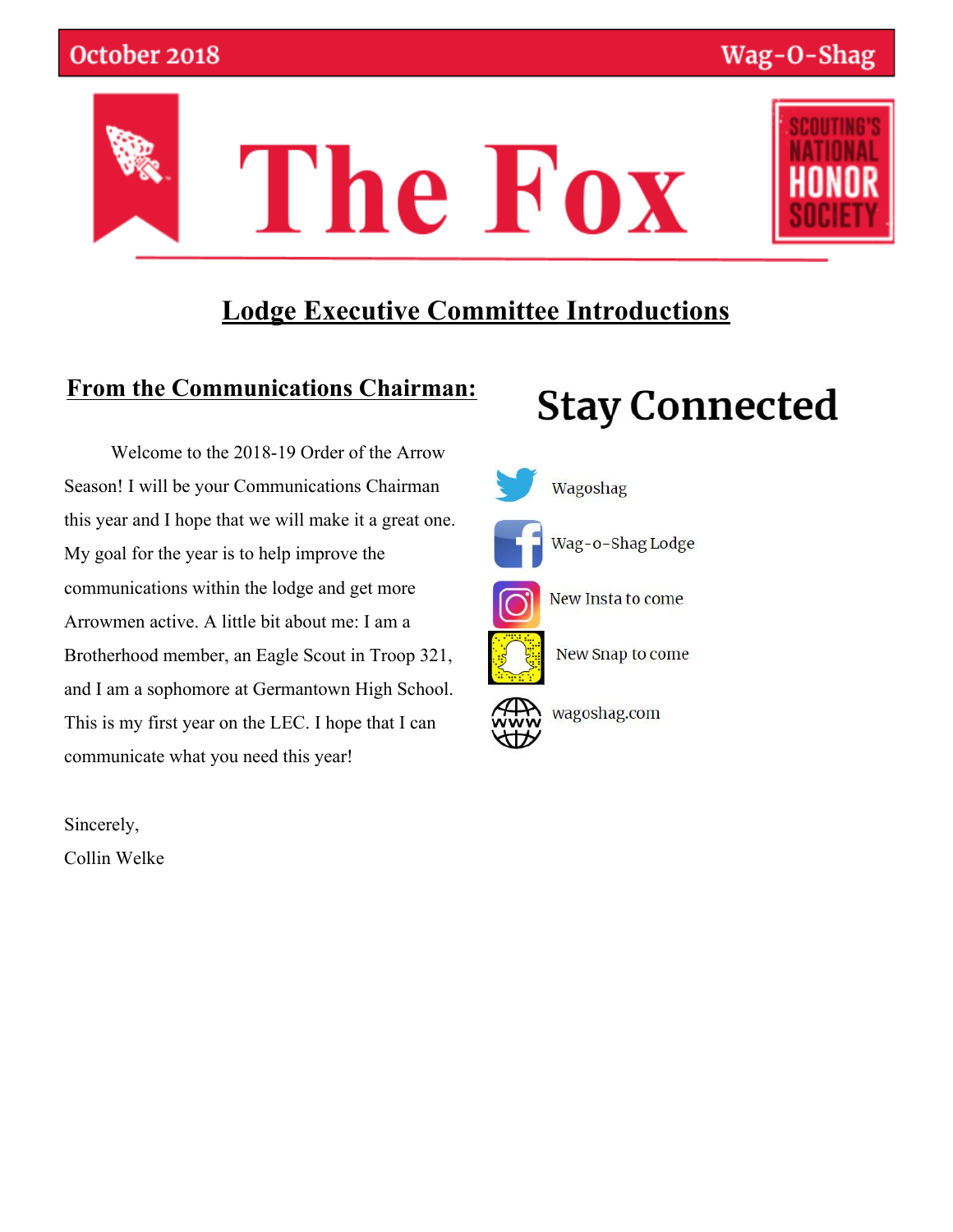



#### **From the Activities Chairman:**

 My name is Calvin Kalawa, I am a life scout in Troop 26 from Big Bend. I am also a senior in high school at Catholic Memorial. This is my second year on the LEC and I am the Activities Chairman this year. With this position, it is my responsibility to create all the lodge events in a fashion that draws new people to these events.

Sincerely, Calvin Kalawa

#### **From the Training Chairmen:**

 We are Nathan and Ben and we are the new and upcoming Arrowmen in charge of the Training Committee. This committee is in charge of training Election Teams, OA Reps, Ceremony Members, Brotherhood Testers, Elangomats, as well as new and old Elangomats to help aid the ordeals. Our goals are to create more guidelines for Elangomats and Ordeals and make ceremony members the best they can be.



Sincerely, Nathan and Ben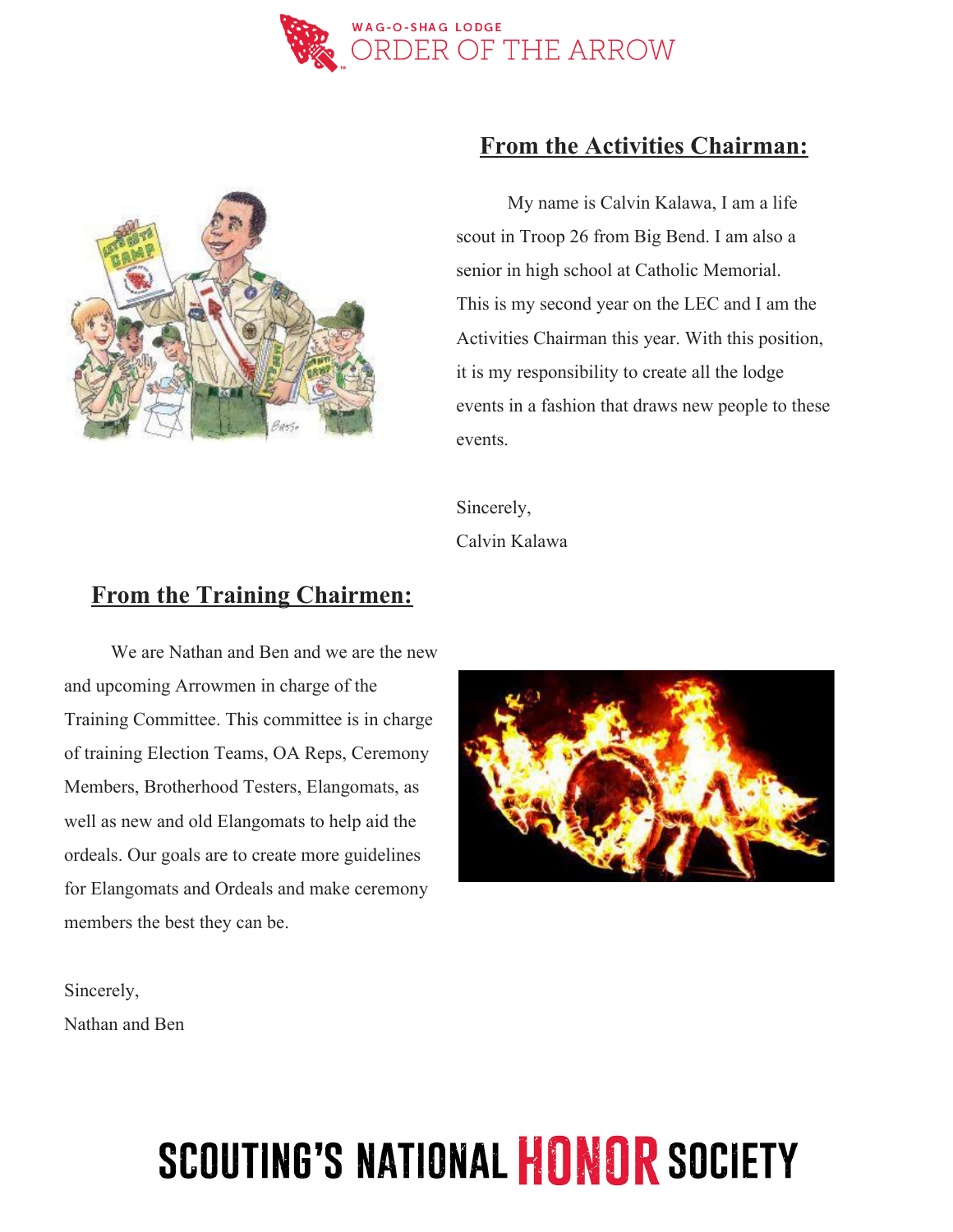



### **From the Ceremonies Chairman:**

 Hello, my name is Michael Sommers and I am this year's Ceremonies Chairman. I have high hopes that we can build a strong ceremonies crew and execute all of the various ceremonies to their greatest capability. If you want to help me with this mission my email is mpsommers@icloud.com.

Sincerely, Michael Sommers

#### **From the Outreach Chairman:**

 I'm Matthew Baylor and I am the Outreach Chairman. I am also the Treasurer/Secretary for the Arctic Fox Chapter and a Patrol Leader in Troop 175. The Outreach Committee is to reach out to the troops to inform them of upcoming activities and events. The Committee will also be reaching out to the troops to encourage the OA members to be active. I'm looking forward to serving you this year. Sincerely, Matthew Baylor

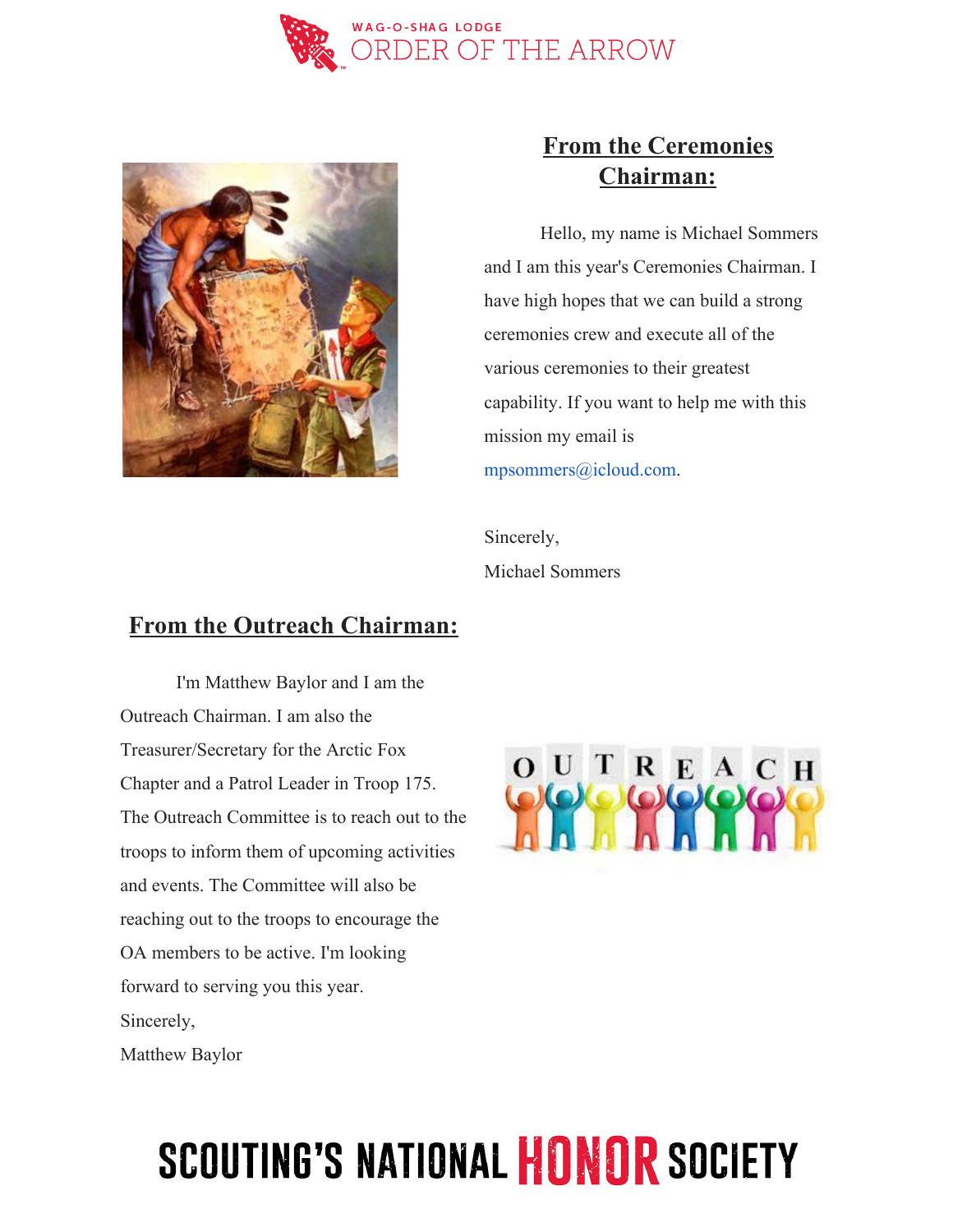



### **From the Elections Co-Chairman:**

 Hello, my name is Johnny Ward and I'm a life scout from Troop 109 in Menomonee Falls. I'm a co-chairman for elections in this great lodge. I have many goals for my position but my most important one is to make sure every troop has an election to give anyone eligible a chance to experience what the lodge and the OA are all about.

Sincerely, Johnny Ward

#### **From the Service Chairman**

 My name is Dylan Schroeder and I am the Service Committee Chair now entering my second year. I am with Troop 4, an Eagle Scout and a Brotherhood Member. The goal for this year with service is to get more Arrowmen involved in service projects. In addition to Spring and Fall Conference at Camp Long Lake, I am working with Council to have the OA be part of the Council wide

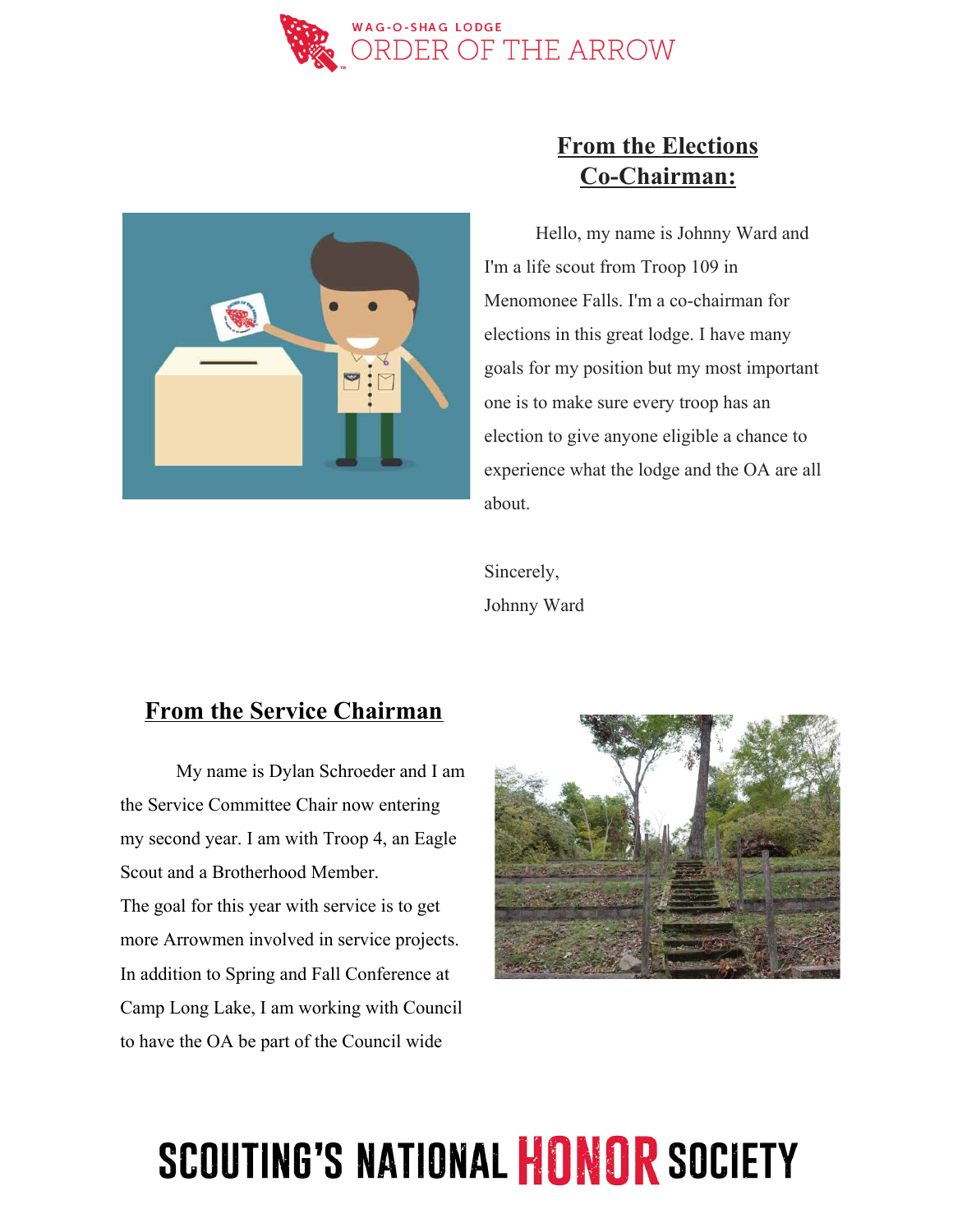

Pinewood Derby to help run it. I am also working with non-council partners to get the Arrowmen more opportunities to work with different groups. I will let the Lodge know when these opportunities become available.



Sincerely, Dylan Schroeder

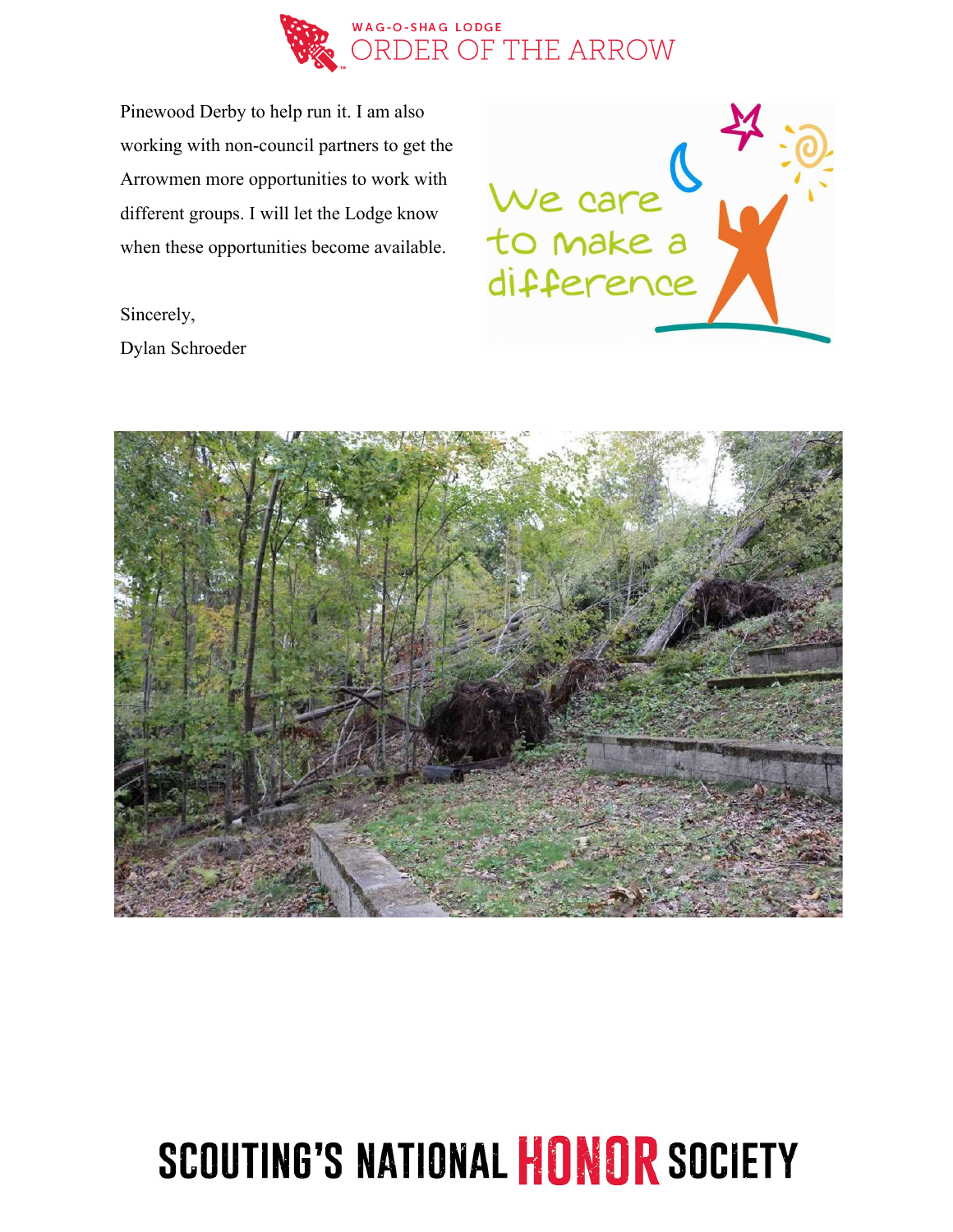

### **Upcoming Events**

● Lodge Leadership Development Conference (LLDC) (December 7th-8th)

### **Other News**

- Chapter meetings are now at 2:30 pm on the first Sunday of each month.
- LEC meetings are now at 3:00 pm on the first Sunday of each month.
- Happy Birthday to Wag-O-Shag! Nationals approved our charter 74 years ago, on October 21st, 1944.
- Do you have photos of Wag-O-Shag events? Submit any and all photos the archive and be used for promotions via

[https://goo.gl/forms/h2pPNWjenT7lFB3n2.](https://goo.gl/forms/h2pPNWjenT7lFB3n2)

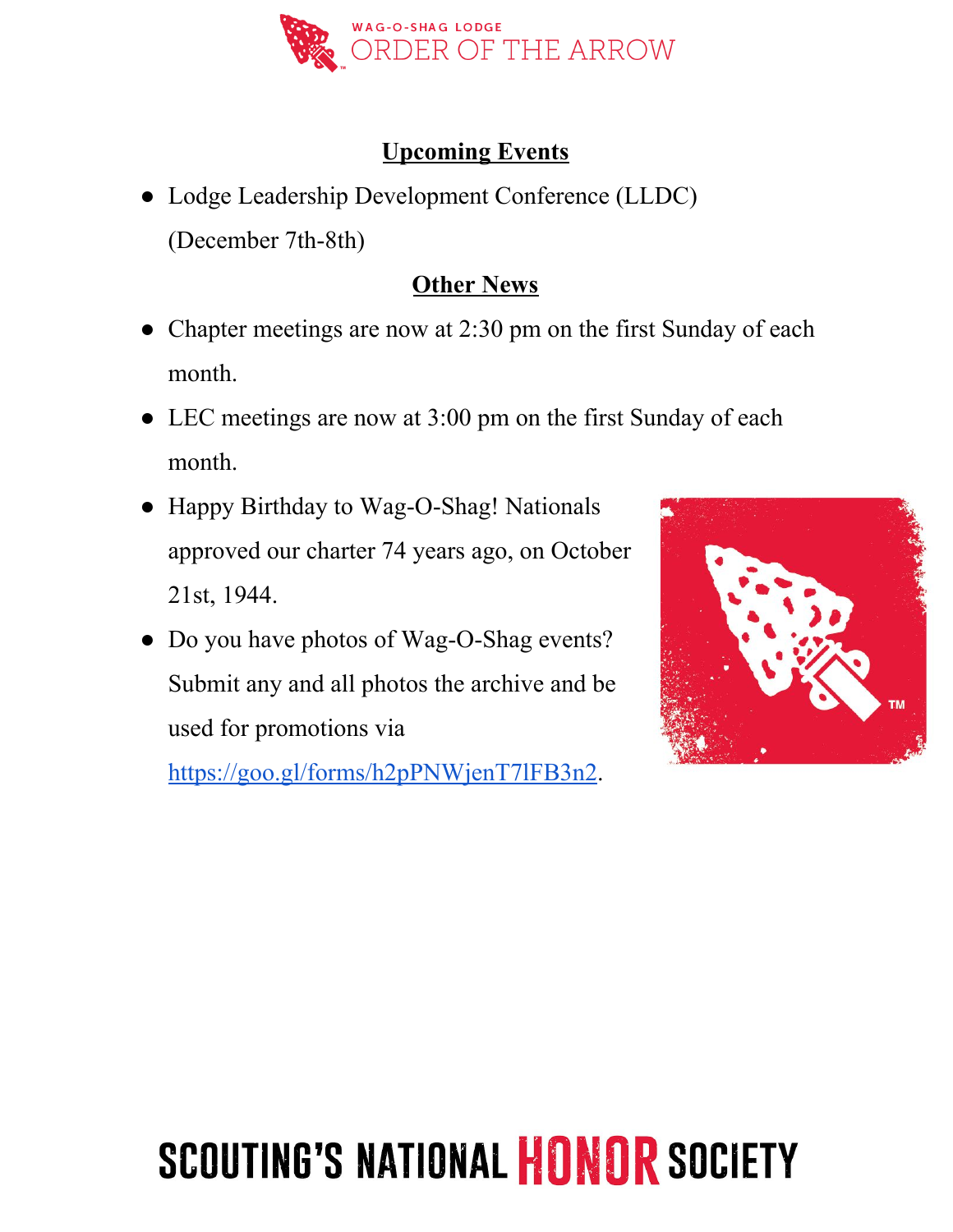

## Meet your Lodge Leadership!

## Elected Officers:

Lodge Chief Zach Landquist | [zach@landquist.net](mailto:zach@landquist.net)

Vice Chief Peter Selfors | [peterselfors@gmail.com](mailto:peterselfors@gmail.com)

Secretary Sam Matheny | [smatheny6@gmail.com](mailto:smatheny6@gmail.com)

Treasurer Colin Hall | [colin17h@icloud.com](mailto:colin17h@icloud.com)

## Chapter Officers:

- **Swift Fox** Chief Jackson Higbee | [jackdhigs@gmail.com](mailto:jackdhigs@gmail.com) Vice Chief Chris Kitzhaber | [petekits@gmail.com](mailto:petekits@gmail.com)
- **Arctic Fox** Chief Matt Lehner | [lehnmat@hamiltonstudents.org](mailto:lehnmat@hamiltonstudents.org) Vice Chief Henry Witte | [hwitte0913@outlook.com](mailto:hwitte0913@outlook.com)
	- **Red Fox** Chief Skyler Schmid | [skydog363@gmail.com](mailto:skydog363@gmail.com) Vice Chief Garrett Pomeroy | [rpomeroy@wi.rr.com](mailto:rpomeroy@wi.rr.com)